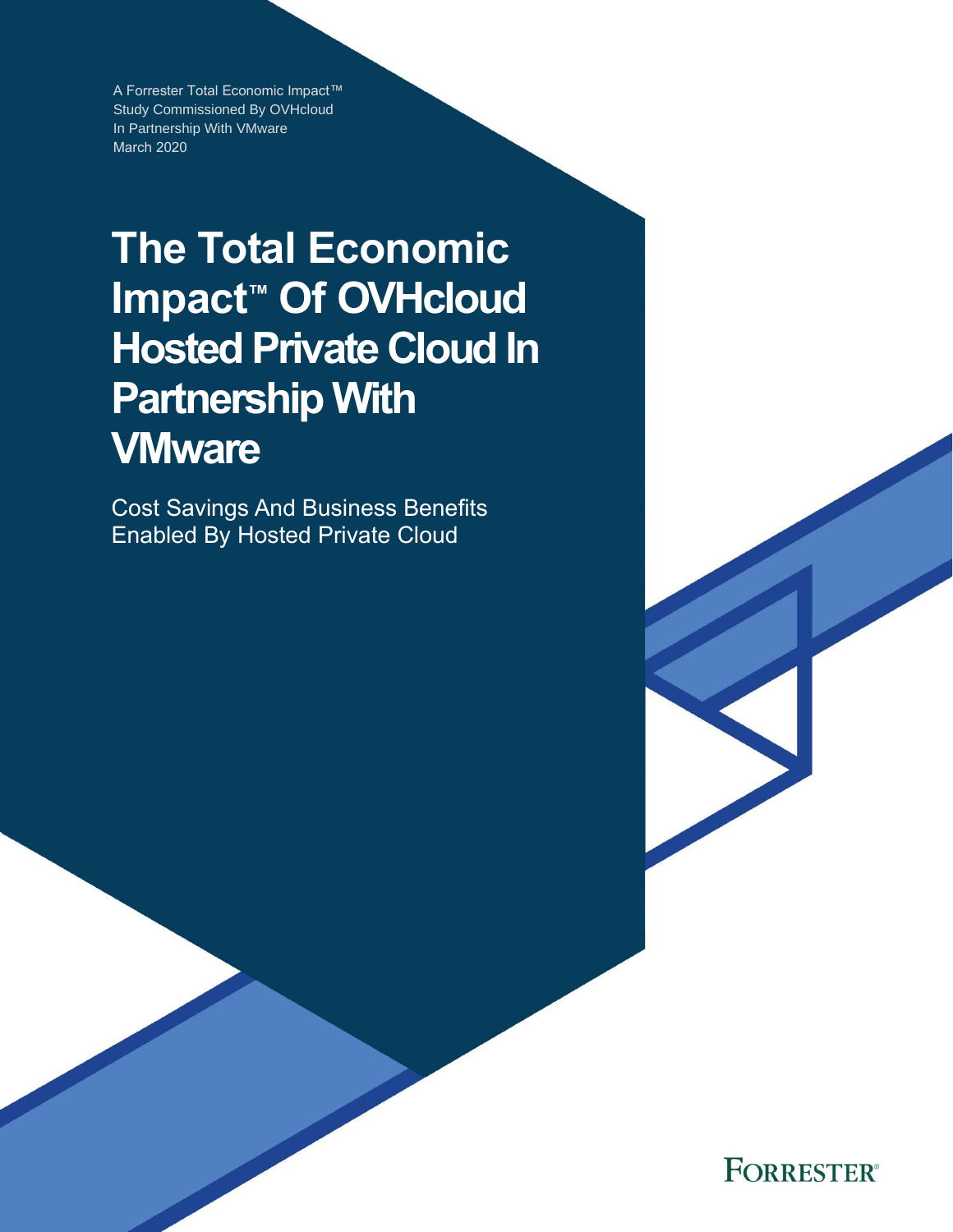## **Table Of Contents**

| <b>Executive Summary</b>                              | 1              |
|-------------------------------------------------------|----------------|
| <b>Key Findings</b>                                   | 1              |
| <b>TEI Framework And Methodology</b>                  | 3              |
| The Hosted Private Cloud Customer Journey             | 4              |
| Interviewed Organization                              | 4              |
| <b>Key Challenges</b>                                 | 4              |
| <b>Key Results</b>                                    | 4              |
| <b>Analysis Of Benefits</b>                           | 5              |
| Avoidance Of Third-Party Public Cloud Costs           | 5              |
| Avoidance Of Third-Party Public Cloud Migration Costs | 6              |
| Reduced Time-To-Revenue                               | $\overline{7}$ |
| <b>Unquantified Benefits</b>                          | 7              |
| Flexibility                                           | 8              |
| <b>Analysis Of Costs</b>                              | 9              |
| <b>OVHcloud Hosted Private Cloud Costs</b>            | 9              |
| <b>Planning And Implementation Costs</b>              | 11             |
| <b>Financial Summary</b>                              | 12             |
| <b>OVHcloud Hosted Private Cloud: Overview</b>        | 13             |
| <b>Appendix A: Total Economic Impact</b>              | 14             |
| <b>Appendix B: Endnotes</b>                           | 15             |

#### **Project Director:** Aashish Sharma Jan Sythoff

#### ABOUT FORRESTER CONSULTING

Forrester Consulting provides independent and objective research-based consulting to help leaders succeed in their organizations. Ranging in scope from a short strategy session to custom projects, Forrester's Consulting services connect you directly with research analysts who apply expert insight to your specific business challenges. For more information, visit forrester.com/consulting.

© 2020, Forrester Research, Inc. All rights reserved. Unauthorized reproduction is strictly prohibited. Information is based on best available resources. Opinions reflect judgment at the time and are subject to change. Forrester®, Technographics®, Forrester Wave, RoleView, TechRadar, and Total Economic Impact are trademarks of Forrester Research, Inc. All other trademarks are the property of their respective companies. For additional information, go to forrester.com.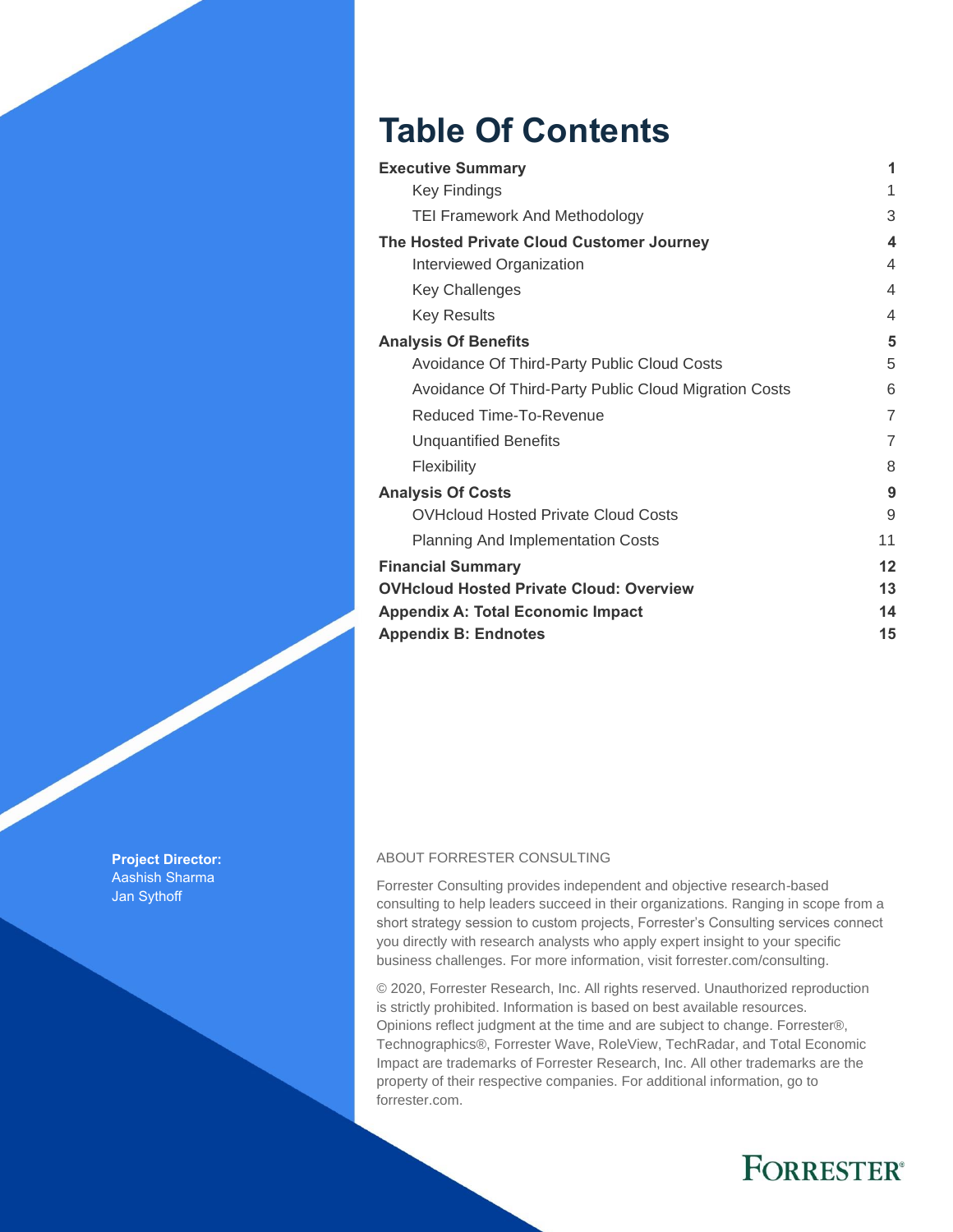### **Benefits And Costs**



Avoidance of high and unpredictable third-party public cloud costs: **€410K**



Reduced time-to-revenue: **€25K**



OVHcloud Hosted Private Cloud cost: **€320K**

"Cost has been a huge improvement for us with OVHcloud. We have standardized technologies and infrastructure. For us it was much easier."

*CSO, cybersecurity*

### **Executive Summary**

OVHcloud is a global hyperscale cloud provider of multicloud platforms that can help customers scale as they grow, with simple and predictive costs. OVHcloud, in partnership with VMware, commissioned Forrester Consulting to conduct a Total Economic Impact™ (TEI) study and examine the potential return on investment (ROI) enterprises may realize by deploying OVHcloud Hosted Private Cloud. The purpose of this study is to provide readers with a framework to evaluate the potential financial impact of the Hosted Private Cloud on their organizations.

Forrester's research shows that hosted private cloud delivers a practical solution for many use cases. For some, it is an affordable way to solve compliance, security, or architectural issues; for others, it accelerates the journey to cloud supported by the expertise of a service provider.

To better understand the benefits, costs, and risks associated with this investment, Forrester interviewed one customer with several years of experience using Hosted Private Cloud. The cybersecurity company offers various services including security monitoring, fraud prevention, and risk management, requiring a large and reliable infrastructure environment. With many financial services customers, data sensitivity and location are important considerations. This solution ensures control and security of an on-premises infrastructure, with the added flexibility provided by cloud capabilities. This reflects market sentiment: In a recent survey, 55% of global infrastructure decision makers said they are implementing, planning to implement, or upgrading/expanding their implementation of hosted private cloud, up from 33% in 2016.<sup>1</sup>

Prior to using OVHcloud's Hosted Private Cloud, the customer's infrastructure comprised of services from a large global public cloud provider, on-premises servers, and some OVHcloud services. However, increasing complexity was pushing costs higher and the infrastructure was not standardized. The customer had to make a change and decide on a different infrastructure strategy to support its future growth.

According to Forrester Research, the adoption of hosted private cloud solutions continues to grow. European infrastructure and operations (I&O) professionals find local options, greater comfort with familiar technologies and isolation, and a focus on customer service as key deciding factors for adopting a hosted private cloud solution.

#### Key Findings

**Quantified benefits.** The following risk-adjusted present value (PV) quantified benefits are representative of those experienced by the company interviewed:

- › **Avoidance of third-party public cloud costs.** With the OVHcloud Hosted Private Cloud integration, the customer avoids much higher third-party public cloud infrastructure costs. As a present value, the amount avoided comes to €410,000 Furthermore, most third-party public cloud service providers include a traffic charge, which can be unpredictable; OVHcloud does not charge for traffic. This not only reduces costs, but it also makes working with them more predictable.
- › **Avoidance of third party public cloud migration costs**. Not choosing the public cloud also means the related migration, which come to just over €35K, are also avoided.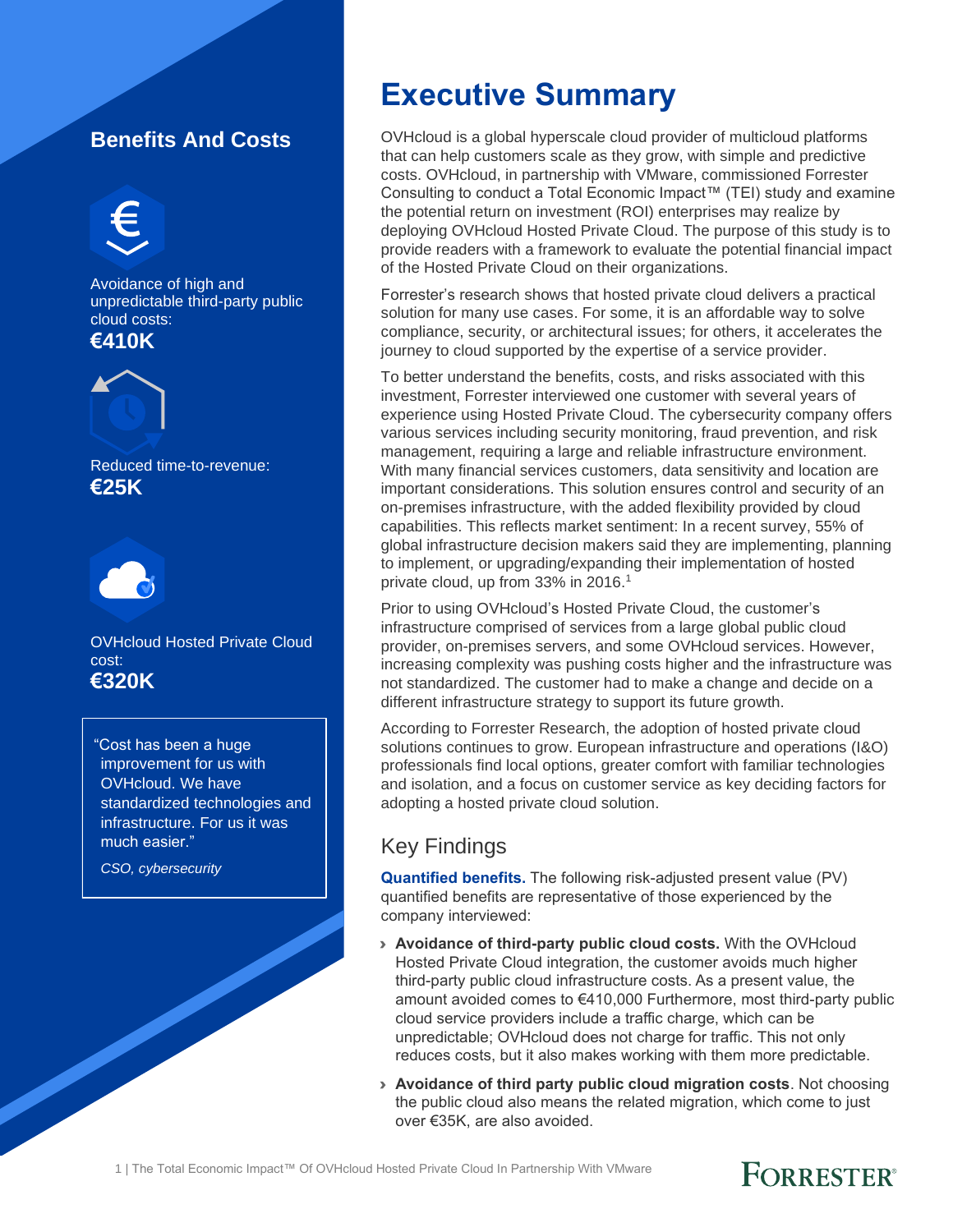

› **Reduced time-to-revenue: €25K or 5% of total benefits.** For many organizations, the location of their data is an important consideration, because of regulations such as GDPR. With OVHcloud, the customer has various European and North American location options and additional business continuity certification. This helps to reduce the time to acquire clients with a shortened sales cycle.

**Unquantified benefits.** The interviewed organization experienced the following benefits, which are not quantified for this study:

- › **Less infrastructure-related issues.** One of the biggest long-term benefits is better control over infrastructure, particularly as it scales its business. Improved hosting, improved disaster recovery, and the integration of external services with a hosted private cloud environment contribute to reducing risks. OVHcloud also helped this customer gain ISO 22301 business continuity certification.
- › **Enhanced user efficiency.** Due to localization, the platform increases user efficiency as the latency and response time are improved.
- **Costs.** The interviewed organization experienced the following riskadjusted PV costs:
- › **OVHcloud Hosted Private Cloud costs of €319,309.** These are the ongoing hosting costs for the OVHcloud Hosted Private Cloud solution powered by VMware. With growing infrastructure needs, these increase from €100K in Year 1 to €150K in Year 3.
- › **Planning and implementation costs of €39,375.** While the whole migration process takes a year, two FTEs spend around a quarter of their time in total migrating to the Hosted Private Cloud, including planning and implementation.

Forrester's interview with an existing customer and subsequent financial analysis found that the interviewed organization experienced benefits of €469,867 over three years versus costs of €358,684, adding up to a net present value (NPV) of €111,183 and an ROI of 31%.

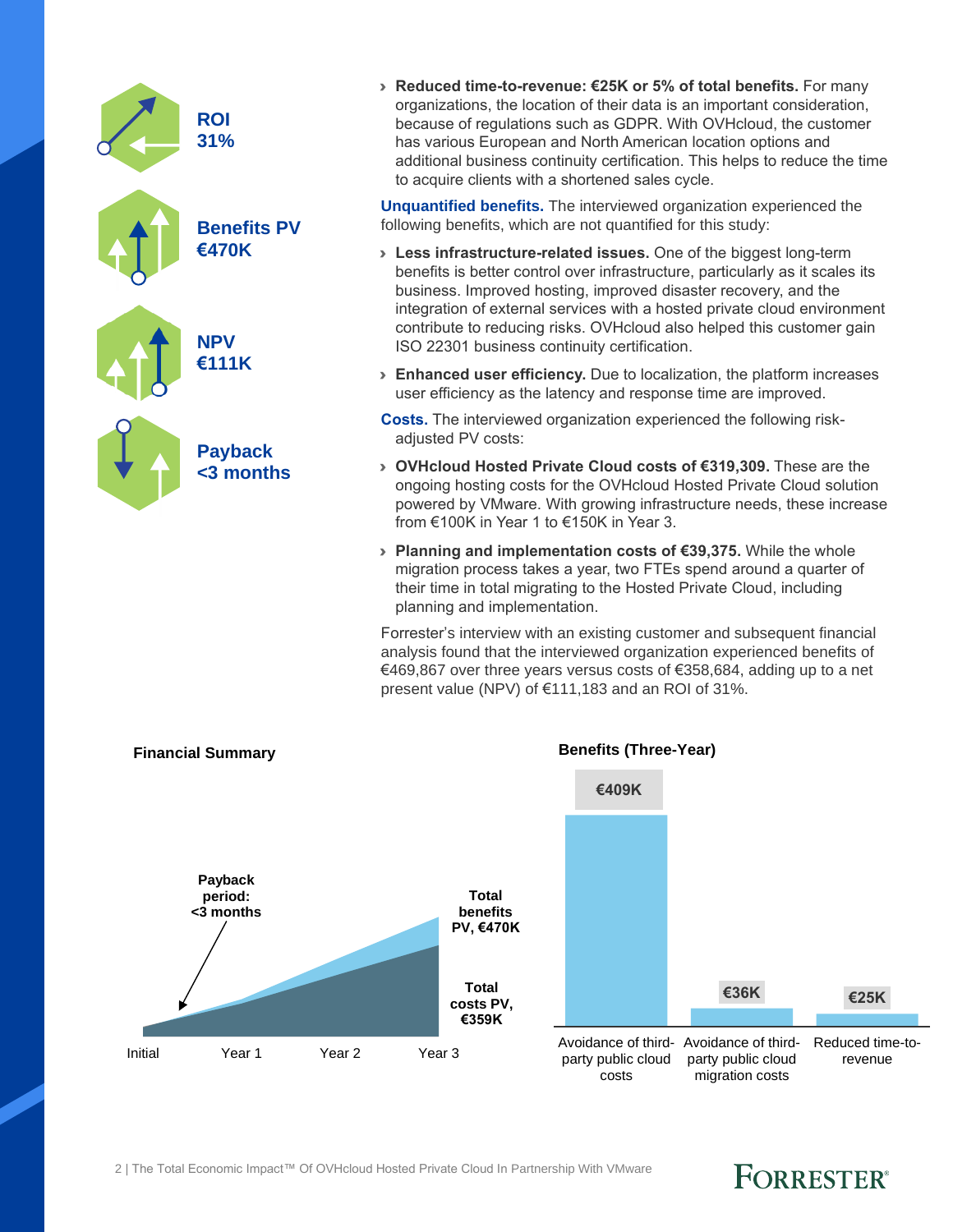#### TEI Framework And Methodology

From the information provided in the interview, Forrester has constructed a Total Economic Impact™ (TEI) framework for those organizations considering implementing OVHcloud Hosted Private Cloud powered by VMware.

The objective of the framework is to identify the cost, benefit, flexibility, and risk factors that affect the investment decision. Forrester took a multistep approach to evaluate the impact that OVHcloud Hosted Private Cloud can have on an organization:

#### **DUE DILIGENCE**

Interviewed OVHcloud and Forrester analysts to gather data relative to Hosted Private Cloud.

#### **CUSTOMER INTERVIEW**

Interviewed one organization using Hosted Private Cloud to obtain data with respect to costs, benefits, and risks.



#### **FINANCIAL MODEL FRAMEWORK**

Constructed a financial model representative of the interview using the TEI methodology and risk-adjusted the financial model based on issues and concerns of the interviewed organization.



#### **CASE STUDY**

Employed four fundamental elements of TEI in modeling OVHcloud Hosted Private Cloud's impact: benefits, costs, flexibility, and risks. Given the increasing sophistication that enterprises have regarding ROI analyses related to IT investments, Forrester's TEI methodology serves to provide a complete picture of the total economic impact of purchase decisions. Please see Appendix A for additional information on the TEI methodology.

#### **DISCLOSURES**

Readers should be aware of the following:

This study is commissioned by OVHcloud in partnership with VMware and delivered by Forrester Consulting. It is not meant to be used as a competitive analysis.

Forrester makes no assumptions as to the potential ROI that other organizations will receive. Forrester strongly advises that readers use their own estimates within the framework provided in the report to determine the appropriateness of an investment in OVHcloud Hosted Private Cloud.

OVHcloud reviewed and provided feedback to Forrester, but Forrester maintains editorial control over the study and its findings and does not accept changes to the study that contradict Forrester's findings or obscure the meaning of the study.

OVHcloud provided the customer names for the interviews but did not participate in the interviews.

The TEI methodology helps companies demonstrate, justify, and realize the tangible value of IT initiatives to both senior management and other key business stakeholders.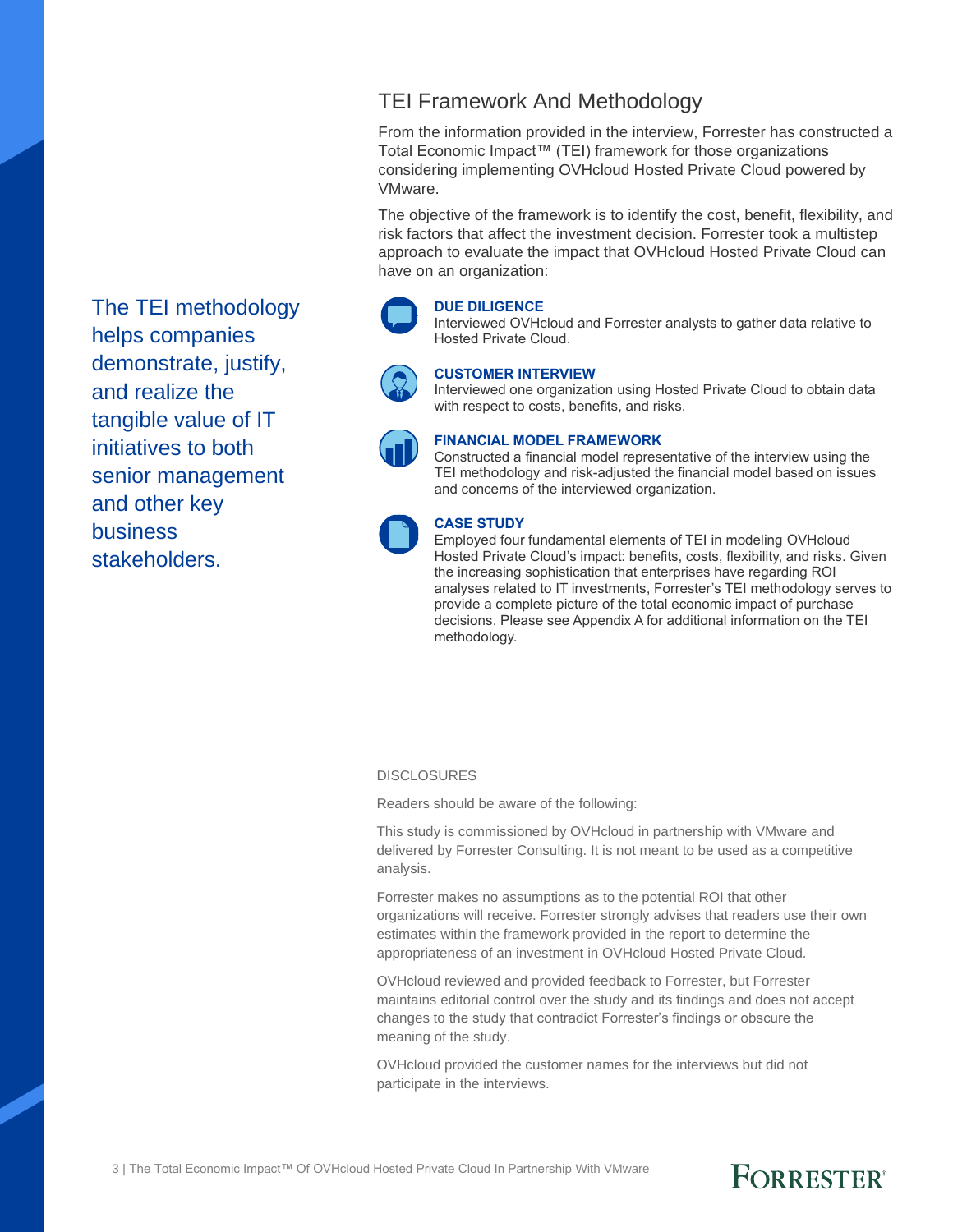## **The Hosted Private Cloud Customer Journey**

#### **BEFORE AND AFTER THE HOSTED PRIVATE CLOUD INVESTMENT**

#### Interviewed Organization

For this study, Forrester interviewed one OVHcloud Hosted Private Cloud customer, the details of which are:

| <b>INDUSTRY</b> | <b>REGION</b>          | <b>INTERVIEWEE</b>           | <b>NUMBER OF</b><br><b>EMPLOYEES</b> |
|-----------------|------------------------|------------------------------|--------------------------------------|
| Cybersecurity   | Headquartered in Spain | Chief strategy officer (CSO) | ~100                                 |

#### Key Challenges

The customer shared the following challenges and pain points that drove its investment in the Hosted Private Cloud solution:

- › **The high cost of third-party public clouds.** The customer was facing the choice of having to invest substantially more for the third-party public cloud services option.
- › **The complexities associated with migrating to a third-party public cloud.** Some of the existing technologies were not prepared for thirdparty public cloud installation, and therefore would have not integrated well into that environment.
- › **The complexities associated with infrastructure spread across multiple domains.** It was complicated to manage infrastructure, as some areas of the business were either using a third-party public cloud, the OVHcloud, or in-house servers and virtualized infrastructure.

#### Key Results

The interview revealed that the key results from the Hosted Private Cloud investment include:

- › **Avoidance of high and unpredictable third-party public cloud costs.** The customer is now able to keep its costs substantially lower with OVHcloud Hosted Private Cloud, compared to moving to a thirdparty public cloud. These costs are also predictable with OVHcloud.
- › **Full access and control over the platform.** The technical team is able to exploit all the possibilities of the platform without restriction, and the learning curve becomes negligible.
- › **Improved efficiency, processes, and workflows.** Due to the more organized nature of the OVHcloud platform, powered by VMware, the efficiency of employees is increased; furthermore, OVHcloud manages all the provisioning.

"We were used to having the full power of our own infrastructure, so using the OVHcloud hosted private cloud, we have the same benefits as if we were using our own hardware."

*CSO, cybersecurity*

"There were no hidden costs. OVHcloud doesn't charge you for the traffic. So, it was very easy for us to analyze what will be our cost for any project, for any monitoring clients."

*CSO, cybersecurity*

"It's much easier to keep everything under control. I don't know if it is a direct cost benefit, but at least it's a huge control benefit. We reduce the risk, definitely."

*CSO, cybersecurity*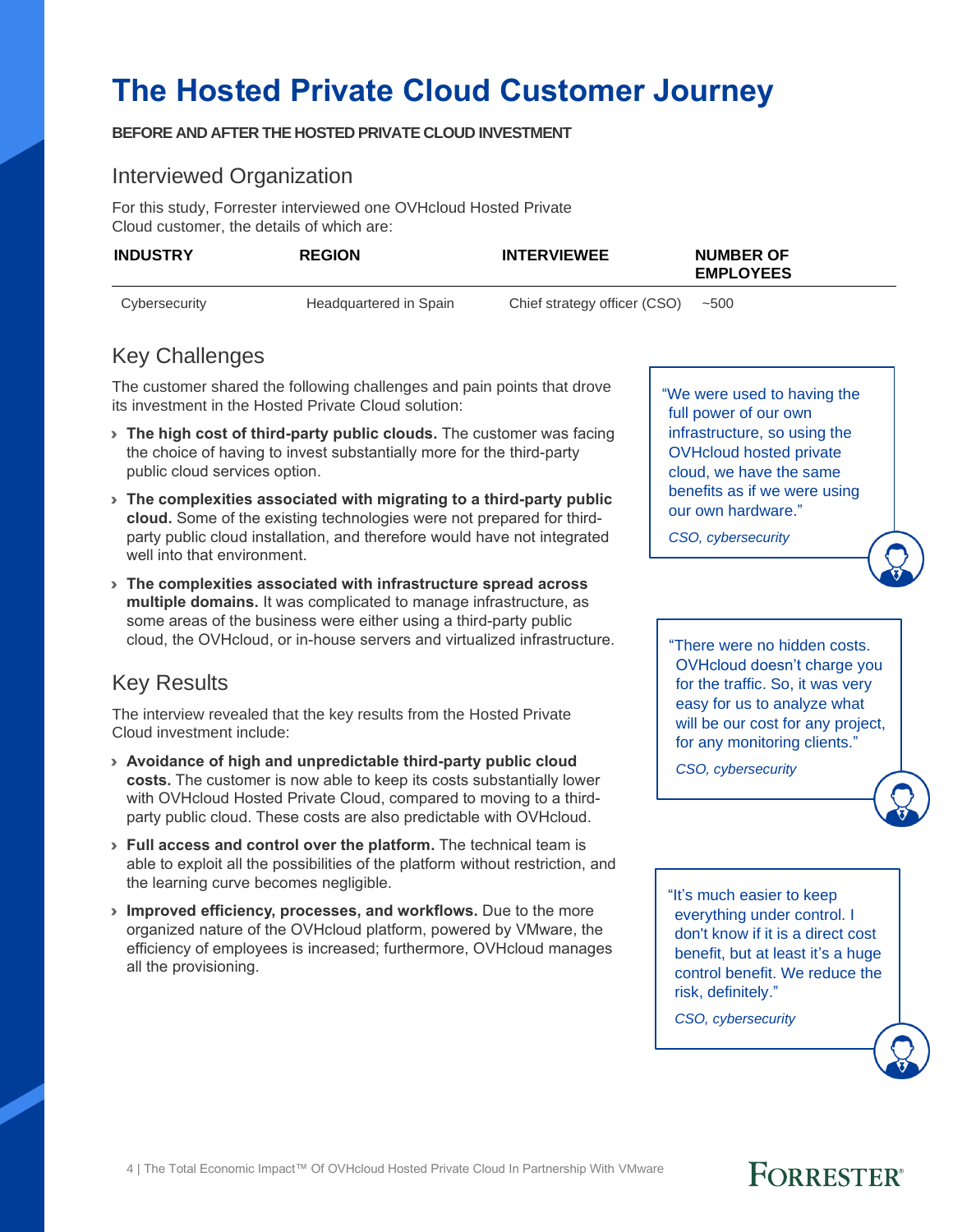## **Analysis Of Benefits**

#### **QUANTIFIED BENEFIT DATA**

|            | <b>Total Benefits</b>                                    |                |              |               |               |              |                                |
|------------|----------------------------------------------------------|----------------|--------------|---------------|---------------|--------------|--------------------------------|
| REF.       | <b>BENEFIT</b>                                           | <b>INITIAL</b> | <b>YEAR1</b> | <b>YEAR 2</b> | <b>YEAR 3</b> | <b>TOTAL</b> | <b>PRESENT</b><br><b>VALUE</b> |
| Atr        | Avoidance of third-party public cloud<br>costs           | €0             | €112.500     | €187.500      | €202.500      | €502.500     | €409.373                       |
| <b>Btr</b> | Avoidance of third-party public cloud<br>migration costs | €35.625        | €0           | €0            | €0            | €35.625      | €35.625                        |
| Ctr        | Reduced time to revenue                                  | €0             | €10.000      | €10.000       | €10.000       | €30.000      | €24,869                        |
|            | Total benefits (risk-adjusted)                           | €35.625        | €122.500     | €197.500      | €212,500      | €568.125     | €469.867                       |

### Avoidance Of Third-Party Public Cloud Costs

One of the biggest drivers of the customer's investment in the OVHcloud Hosted Private Cloud is the avoidance of the third-party public cloud costs. These costs are significantly higher than the Hosted Private Cloud costs, resulting in this important benefit. The cost difference between these two solutions is defined by the fact that OVHcloud, powered by VMware, does not include traffic charges.

- $\triangleright$  In Year 1, the customer estimates a €150K cost for all its hosting requirements on third-party public cloud infrastructure. In Year 2, it expects that cost to increase to €250K, and then again in Year 3 to €270K.
- If There is some uncertainty to these estimates, particularly given the unpredictability of traffic charges, which typically form part of the thirdparty public cloud service contracts.

To account for these risks, Forrester adjusted this benefit downward by 25%, yielding a three-year, risk-adjusted total PV of €409,373.

The table above shows the total of all benefits across the areas listed below, as well as present values (PVs) discounted at 10%. Over three years, the interviewed organization expects risk-adjusted total benefits to be a PV of nearly €470K.

"Cost has been a huge improvement for us with OVHcloud. We have standardized technologies and infrastructure. For us it was much easier."

*CSO, cybersecurity*

| <b>Avoidance Of Third-Party Public Cloud Costs: Calculation Table</b> |                                                             |             |         |               |               |               |  |  |
|-----------------------------------------------------------------------|-------------------------------------------------------------|-------------|---------|---------------|---------------|---------------|--|--|
| REF.                                                                  | <b>METRIC</b>                                               | CALC.       | INITIAL | <b>YEAR 1</b> | <b>YEAR 2</b> | <b>YEAR 3</b> |  |  |
| A <sub>1</sub>                                                        | Third-party public cloud costs avoided                      |             |         | €150.000      | €250.000      | €270.000      |  |  |
| At                                                                    | Avoidance of third-party public cloud costs                 |             | €0      | €150.000      | €250.000      | €270.000      |  |  |
|                                                                       | Risk adjustment                                             | <b>125%</b> |         |               |               |               |  |  |
| Atr                                                                   | Avoidance of third-party public cloud costs (risk-adjusted) |             | 0       | €112.500      | €187.500      | €202.500      |  |  |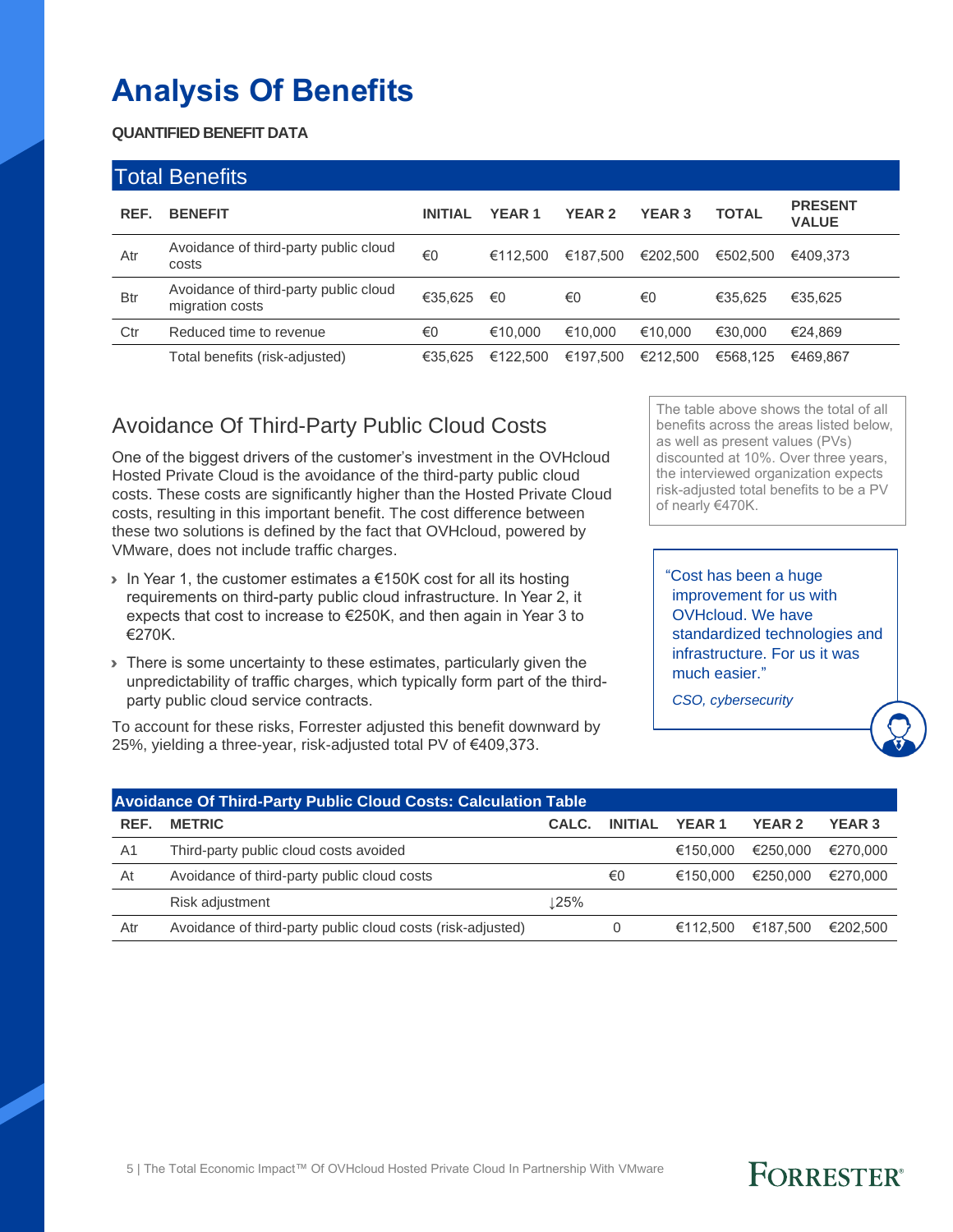### Avoidance Of Third-Party Public Cloud Migration **Costs**

Due to the customer's in-house skills in supporting a migration to the third-party public cloud or to the Hosted Private Cloud, the cost of migrating to either is roughly the same. The cost of migrating to the Hosted Private Cloud is detailed further below in the Analysis Of Costs section, but here there is an equivalent benefit to avoiding the cost of migrating to the third-party public cloud. It is important to include them both as there are risk adjustments associated with each to account for uncertainty, and therefore the two do not simply cancel each other out.

- › Two FTEs are required to spend roughly a quarter of its time over the course of a year to migrate to the third-party public cloud.
- › The average, fully loaded salary of these resources is estimated at €75K.
- › There is a small risk that these migration costs could have been lower, which therefore brings down the size of this cost avoidance benefit.

To account for these risks, Forrester adjusted this benefit downward by 5%, yielding a three-year, risk-adjusted total PV of just under €35,625. This is equivalent to 8% of the total benefits.



Avoidance of third-party public cloud migration costs: 8% of total **benefits** 

|                | <b>Avoidance Of Third-Party Public Cloud Migration Costs: Calculation Table</b> |              |                |              |               |               |  |  |
|----------------|---------------------------------------------------------------------------------|--------------|----------------|--------------|---------------|---------------|--|--|
| <b>REF</b>     | <b>METRIC</b>                                                                   | CALC.        | <b>INITIAL</b> | <b>YEAR1</b> | <b>YEAR 2</b> | <b>YEAR 3</b> |  |  |
| B <sub>1</sub> | Number of FTEs                                                                  |              | 2              |              |               |               |  |  |
| <b>B2</b>      | Number of days per FTE                                                          | 225/4        | 56.25          |              |               |               |  |  |
| B <sub>3</sub> | Fully loaded daily salary rate                                                  | €75.000/45/5 | €333.33        |              |               |               |  |  |
| <b>Bt</b>      | Avoidance of third-party public cloud<br>migration costs                        | B1*B2*B3     | €37.500        |              |               |               |  |  |
|                | Risk adjustment                                                                 | 15%          |                |              |               |               |  |  |
| <b>Btr</b>     | Avoidance of third-party public cloud<br>migration costs (risk-adjusted)        |              | €35.625        | €0           | €0            | €0            |  |  |

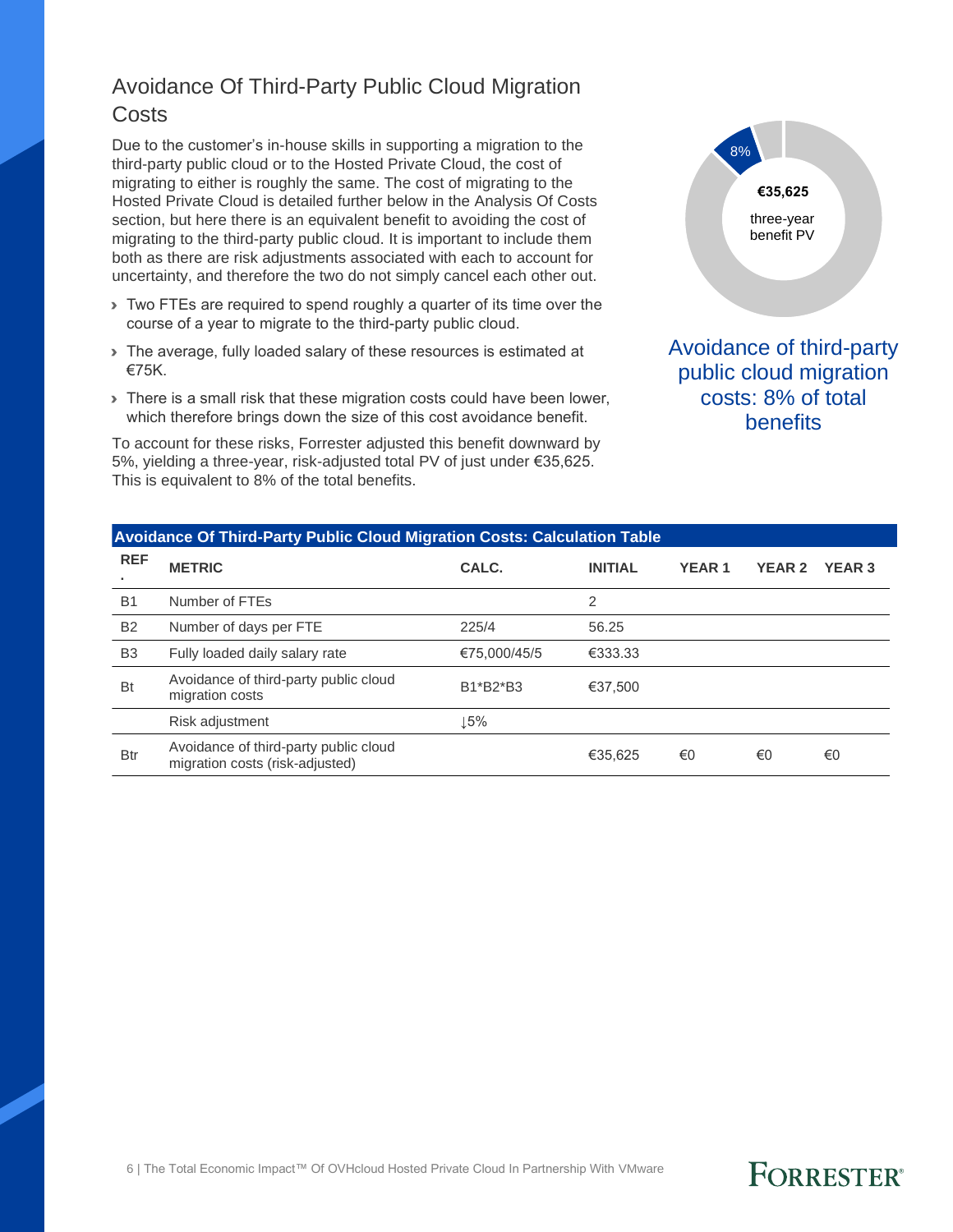#### Reduced Time-To-Revenue

One of the benefits the customer highlights is the fact that it can choose OVHcloud's infrastructure in Europe. There are two OVHcloud data centers in both France and the US, and there is one site in the UK, Germany, Poland, and Canada. As a managed security services provider, serving many financial services organizations, this can be an important consideration for compliance and regulatory reasons. As a result, it is easier for the customer to start working with new clients because there is no concern about data being hosted in other regions. This benefit shortens the sales cycle and reduces the time-to-revenue.

- › It is estimated that the customer brings in €2.5M of revenue every year from new customers.
- It is assumed that: 1) half of this new revenue comes from customers for whom the location of their data is an important consideration and 2) the sales cycle for this revenue is reduced, on average, by 20 working days.
- If There is a monetary value to bringing revenue sooner and this equates to just over €11K per year, assuming a 10% discount rate.

To account for some uncertainties in these assumptions, Forrester adjusted this benefit downward by 10%, yielding a three-year, risk-adjusted total PV of €24,869. This is equivalent to 5% of total benefits.



Impact risk is the risk that the business or technology needs of the organization may not be met by the investment, resulting in lower overall total benefits. The greater the uncertainty, the wider the potential range of outcomes for benefit estimates.

| <b>Reduced Time-To-Revenue: Calculation Table</b> |                                                                  |                      |                |              |               |               |  |  |  |
|---------------------------------------------------|------------------------------------------------------------------|----------------------|----------------|--------------|---------------|---------------|--|--|--|
| REF.                                              | <b>METRIC</b>                                                    | CALC.                | <b>INITIAL</b> | <b>YEAR1</b> | <b>YEAR 2</b> | <b>YEAR 3</b> |  |  |  |
| C <sub>1</sub>                                    | Average new contract value                                       |                      |                | €2.500.000   | €2.500.000    | €2,500,000    |  |  |  |
| C <sub>2</sub>                                    | Portion of new contracts for which sales<br>cycle can be reduced |                      |                | 50%          | 50%           | 50%           |  |  |  |
| C <sub>3</sub>                                    | Average reduction in sales cycle time<br>(days)                  |                      |                | 20           | 20            | 20            |  |  |  |
| Ct                                                | Reduced time-to-revenue                                          | $C1*C2*(C3/225)*0.1$ | €0             | €11.111      | €11.111       | €11.111       |  |  |  |
|                                                   | Risk adjustment                                                  | ⊥10%                 |                |              |               |               |  |  |  |
| Ctr                                               | Reduced time-to-revenue<br>(risk-adjusted)                       |                      | €0             | €10.000      | €10.000       | €10.000       |  |  |  |

### Unquantified Benefits

The additional benefits below have not been quantified, but they are still worth detailing separately:

- › With OVHcloud, the customer can worry less about its infrastructure, i.e., this long-term benefit comes in the form of reduced risks and greater control being felt as the customer scales its business. Furthermore, working with OVHcloud allows the customer to gain certification for business continuity (e.g., ISO 22301 business continuity certification), which in turn attracts customers and reduces the sales cycle.
- › The volume of data transfer to the network is not a concern, OVHcloud does not charge for data transfer and communication, and so there are no hidden or unpredictable costs.

"We have a much tidier, better organized platform than we had before. It's much easier to keep everything under control, we reduce the risk definitely."

*CSO, cybersecurity*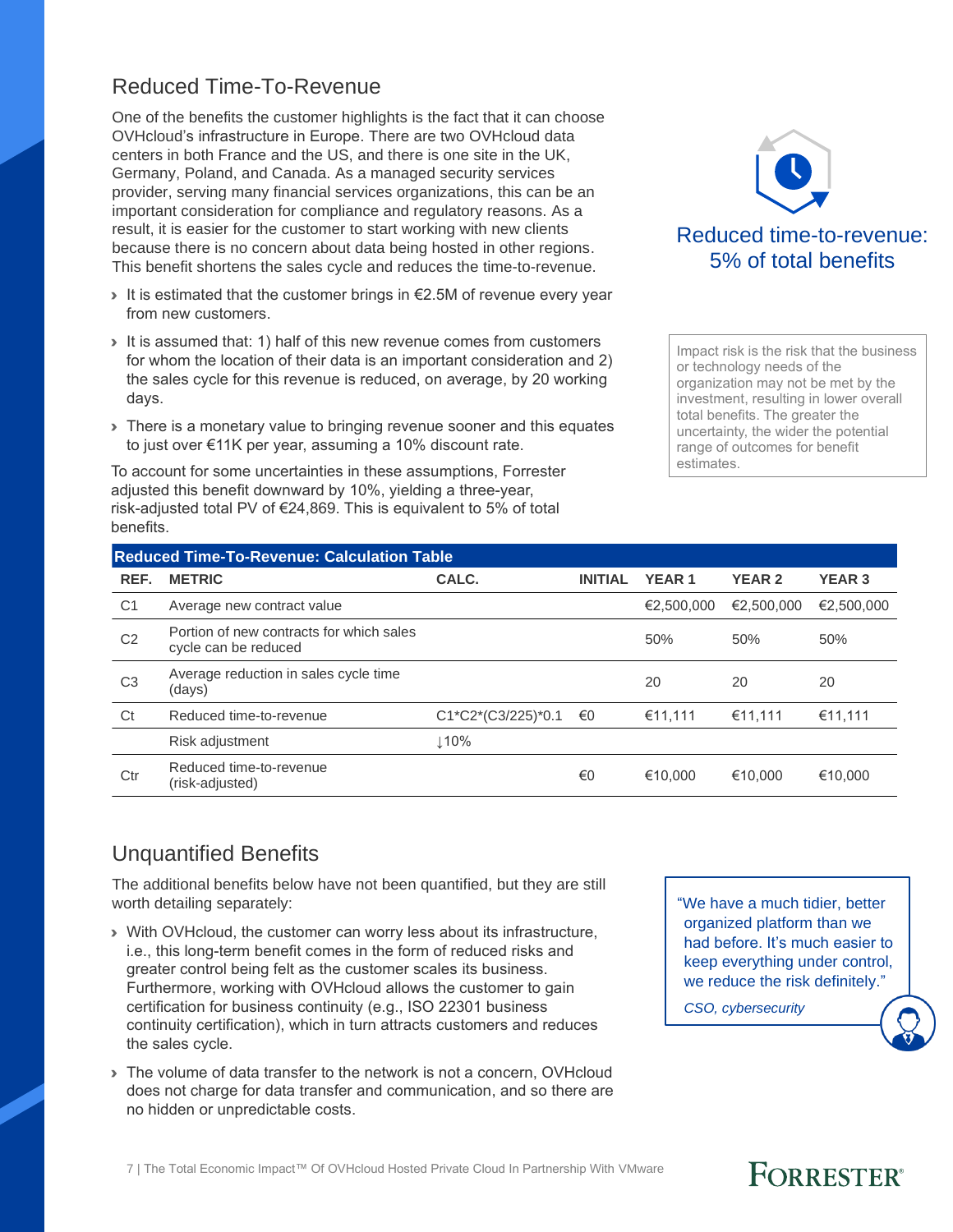› The platform increases user efficiency as the latency and response time improves.

#### **Flexibility**

The customer mentioned that the OVHcloud Hosted Private Cloud is much more stable than the combination of the third-party public cloud with its own previous infrastructure. With that said, the OVHcloud, in partnership with VMware, provides a range of solutions that can meet different needs — which might include OVHcloud Public Cloud Compute or the accommodation of a third-party public cloud element, should they want in the future to spread its requirements across different infrastructure environments. (For instance, this might be the case for the deployment of cloud native applications.)

As with most cloud-based solutions, flexible scaling and rapid deployment are important benefits to be able to quickly address new and/or changing customer needs. Strong growth in the customer's business is supported by flexible scalability because the Hosted Private Cloud lets the technical team integrate the systems very easily. In this way, the customer has access to more services and can more quickly launch new applications or add more nodes. OVHcloud provides a range of open and transparent solutions, which allows the customer to respond to changing requirements, improve time-to-market, and thus have more freedom to innovate.

"Regarding the end user, I would say that the new platform is much more stable than the one that combined cloud plus our own infrastructure. The OVHcloud platform helped us a lot to get the ISO 22301 business continuity certification."

*CSO, cybersecurity*

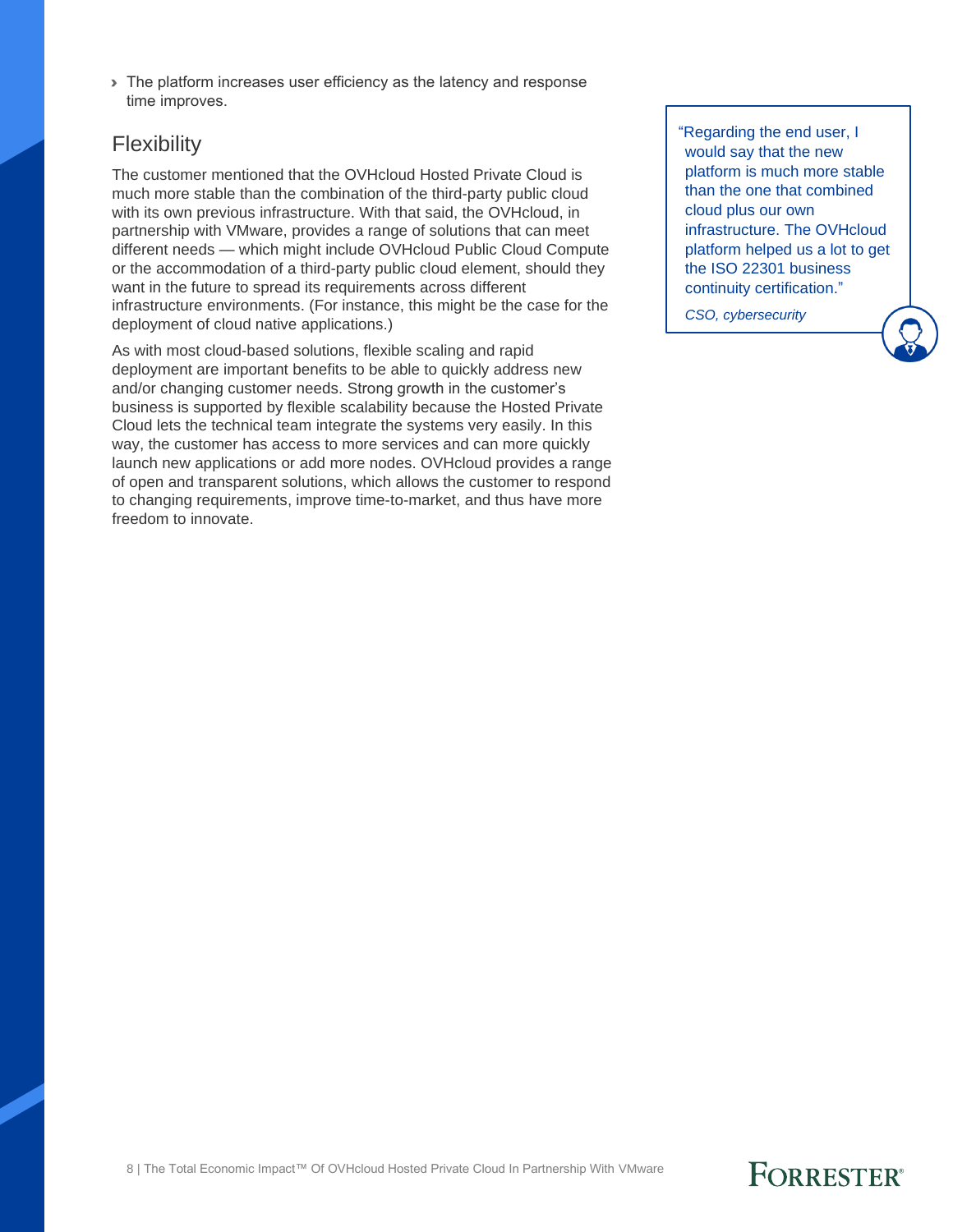## **Analysis Of Costs**

#### **QUANTIFIED COST DATA**

|      | <b>Total Costs</b>                            |                |               |               |               |              |                                |
|------|-----------------------------------------------|----------------|---------------|---------------|---------------|--------------|--------------------------------|
| REF. | <b>COST</b>                                   | <b>INITIAL</b> | <b>YEAR 1</b> | <b>YEAR 2</b> | <b>YEAR 3</b> | <b>TOTAL</b> | <b>PRESENT</b><br><b>VALUE</b> |
| Dtr  | <b>OVHcloud Hosted Private Cloud</b><br>costs | €0             | €100.000      | €140.000      | €150.000      | €390.000     | €319.309                       |
| Etr  | Planning and implementation costs             | €39.375 $€0$   |               | €0            | €0            | €39.375      | €39.375                        |
|      | Total costs (risk-adjusted)                   | €39.375        | €100.000      | €140.000      | €150.000      | €429.375     | €358.654                       |

### OVHcloud Hosted Private Cloud Costs

The most important cost component for the customer is OVHcloud's fees for the Hosted Private Cloud package. An important part of this analysis is the cost comparison between the costs described here, and the comparable alternative of choosing a third-party public cloud service.

- › OVHcloud Hosted Private Cloud costing is based on requirements including processing power, storage, networking, and rack space. It includes various services such as anti-DDOS (distributed denial of service), security, and SLAs, including 100% accessibility and 99.95% internet connectivity (except for scheduled maintenance).
- › In Year 1, the Hosted Private Cloud costs come to €100K, in Year 2 they come to €140K, and in Year 3 they come to €150K.
- › The interviewee highlighted that OVHcloud, in partnership with VMware, does not charge for traffic, unlike many cloud providers, which means monthly costs are predictable. This allows the customer to avoid unexpected charges and better plan its finances.
- › As a global cloud services provider, the close partnership that OVHcloud has with VMWare enables OVHcloud to leverage increased innovation, integrated operating environments, and economies of scale. This benefits the customer with cost-effective and flexible purchasing options and rapid deployment.

Given that such costs are based on the specific requirements of the customer, there is no need to make a risk adjustment. The three-year PV of the OVHcloud Hosted Private Cloud costs comes to €319,309.

The table above shows the total of all costs across the areas listed below, as well as present values (PVs) discounted at 10%. Over three years, the interviewed organization expects risk-adjusted total costs to be a PV of just under €360K.



OVHcloud does not charge for traffic, resulting in competitive and predictable costs.

|                | <b>OVHcloud Hosted Private Cloud Costs: Calculation Table</b> |       |                |              |               |               |  |  |  |  |
|----------------|---------------------------------------------------------------|-------|----------------|--------------|---------------|---------------|--|--|--|--|
| REF.           | <b>METRIC</b>                                                 | CALC. | <b>INITIAL</b> | <b>YEAR1</b> | <b>YEAR 2</b> | <b>YEAR 3</b> |  |  |  |  |
| D <sub>1</sub> | OVHcloud Hosted Private Cloud costs                           |       | €0             | €100.000     | €140.000      | €150.000      |  |  |  |  |
| Dt             | OVHcloud Hosted Private Cloud costs                           |       | €0             | €100.000     | €140.000      | €150.000      |  |  |  |  |
|                | Risk adjustment                                               | 0%    |                |              |               |               |  |  |  |  |
| Dtr            | OVHcloud Hosted Private Cloud costs<br>(risk-adjusted)        |       | €0             | €100.000     | €140.000      | €150.000      |  |  |  |  |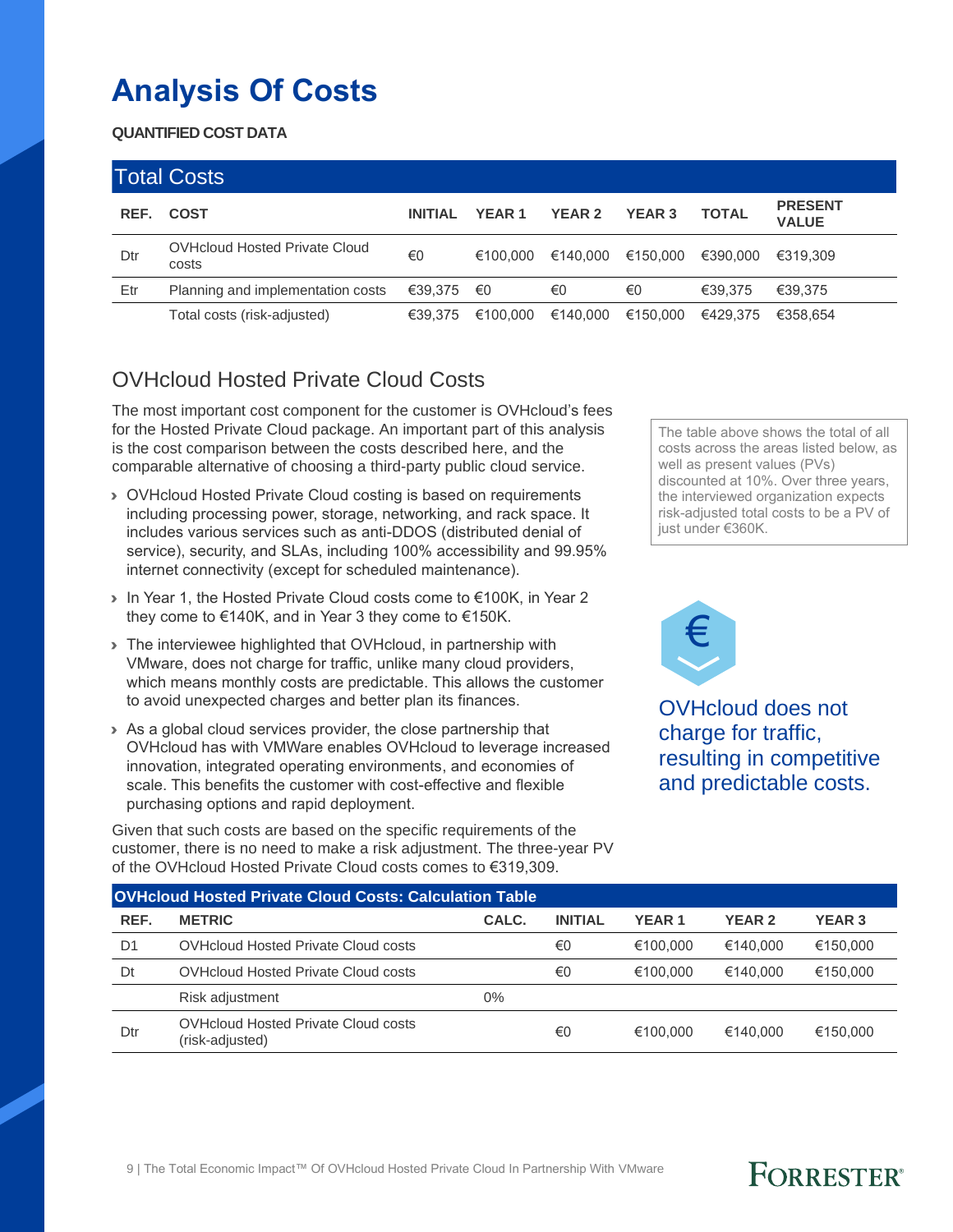#### Planning And Implementation Costs

Before migrating to the OVHcloud Hosted Private Cloud, the customer had a more complicated infrastructure environment, comprising of a third-party public cloud, some hosting of its SaaS solutions on OVHcloud powered by VMware, and its own servers and virtualized infrastructure hosted in its offices. Migrating to a purely Hosted Private Cloud environment took the best part of a year, in total.

- › Two FTEs were focused on the migration, and due to the fact that these skillsets were both in house, there was no need for any additional recruitment or outside help.
- › Each of the two FTEs spent around a quarter of their time on the migration. Their fully loaded salary rate is assumed to be €75,000.
- › It is also assumed that FTEs have 225 productive days per year.

A small risk adjustment was applied to account for the fact that there is some uncertainty that these costs could have been higher. A 5% risk adjustment was applied, yielding a three-year, risk-adjusted total present value of €39,375.

Implementation risk is the risk that a proposed investment may deviate from the original or expected requirements, resulting in higher costs than anticipated. The greater the uncertainty, the wider the potential range of outcomes for cost estimates.



**Twelve months** Total implementation and deployment time

| <b>Planning And Implementation Costs: Calculation Table</b> |                                                      |              |                |              |               |               |  |  |  |
|-------------------------------------------------------------|------------------------------------------------------|--------------|----------------|--------------|---------------|---------------|--|--|--|
| REF.                                                        | <b>METRIC</b>                                        | CALC.        | <b>INITIAL</b> | <b>YEAR1</b> | <b>YEAR 2</b> | <b>YEAR 3</b> |  |  |  |
| E1                                                          | Number of FTEs                                       |              | 2              |              |               |               |  |  |  |
| E2                                                          | Average daily salary rate                            | €75,000/45/5 | €333.33        |              |               |               |  |  |  |
| E <sub>3</sub>                                              | Number of days per FTE                               | 225/4        | 56.25          |              |               |               |  |  |  |
| Et                                                          | Planning and implementation costs                    | $E1*E2*E3$   | €37.500        | €0           | €0            | €0            |  |  |  |
|                                                             | Risk adjustment                                      | 15%          |                |              |               |               |  |  |  |
| Etr                                                         | Planning and implementation costs<br>(risk-adjusted) |              | €39.375        | €0           | €0            | €0            |  |  |  |

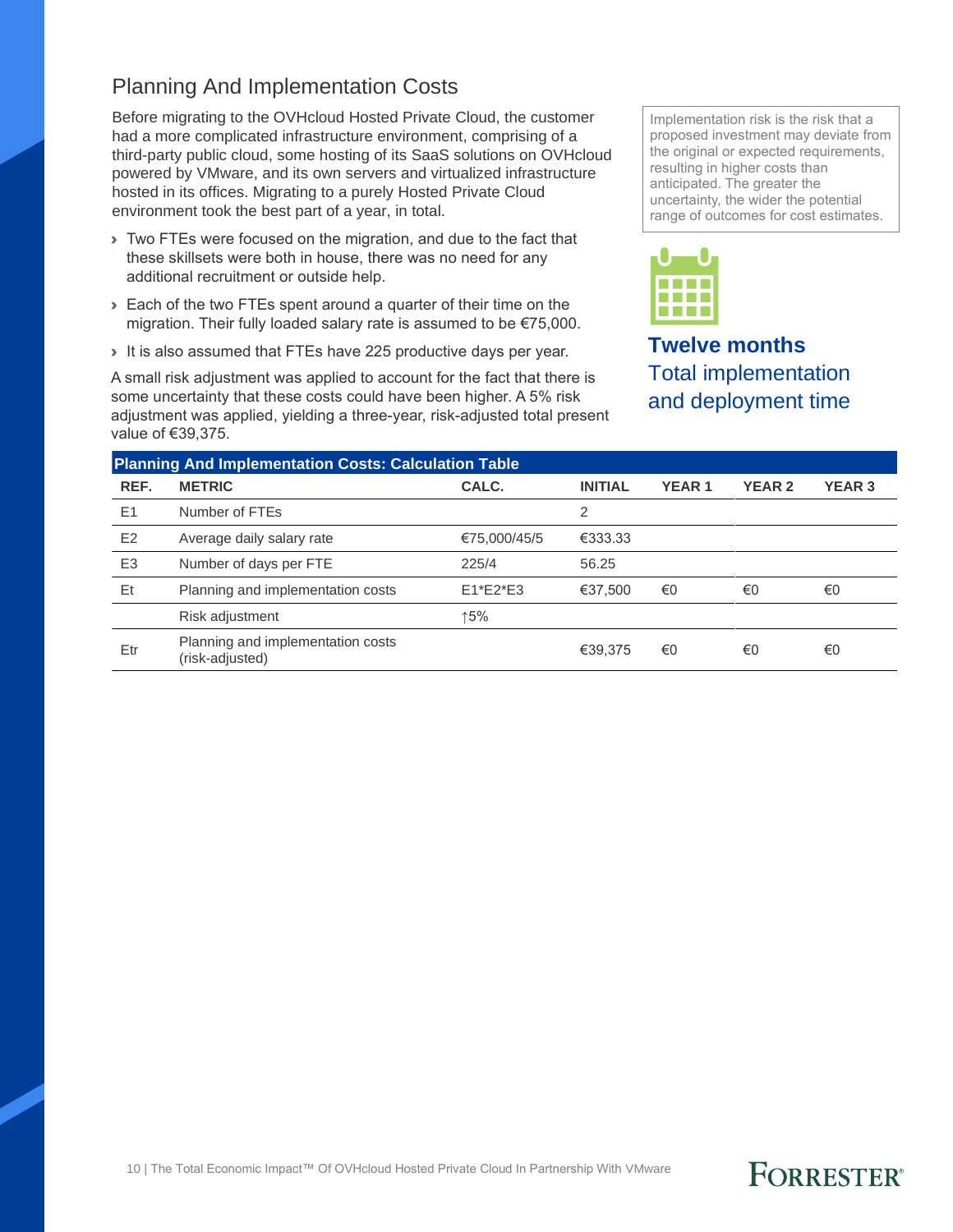## **Financial Summary**

**(€ 200,000)**

#### **CONSOLIDATED THREE-YEAR RISK-ADJUSTED METRICS**



The financial results calculated in the Benefits and Costs sections can be used to determine the ROI, NPV, and payback period for the interviewed organization's investment. Forrester assumes a yearly discount rate of 10% for this analysis.

These risk-adjusted ROI, NPV, and payback period values are determined by applying risk-adjustment factors to the unadjusted results in each Benefit and Cost section.

| <b>Cash Flow Analysis (Risk-Adjusted)</b> |                |                   |                   |                   |              |                         |  |  |
|-------------------------------------------|----------------|-------------------|-------------------|-------------------|--------------|-------------------------|--|--|
|                                           | <b>INITIAL</b> | YFAR <sub>1</sub> | YFAR <sub>2</sub> | YEAR <sub>3</sub> | <b>TOTAL</b> | <b>PRESENT</b><br>VALUE |  |  |
| Total costs                               | (€39,375)      | (€100,000)        | (E140,000)        | (E150,000)        | (€429,375)   | (E358, 684)             |  |  |
| <b>Total benefits</b>                     | €35,625        | €122,500          | €197,500          | €212,500          | €568,125     | €469,867                |  |  |
| Net benefits                              | (€3,750)       | €22,500           | €57.500           | €62,500           | €138,750     | €111,183                |  |  |
| <b>ROI</b>                                |                |                   |                   |                   |              | 31%                     |  |  |
| Payback period                            |                |                   |                   |                   |              | $<$ 3 months            |  |  |

**Initial Year 1 Year 2 Year 3**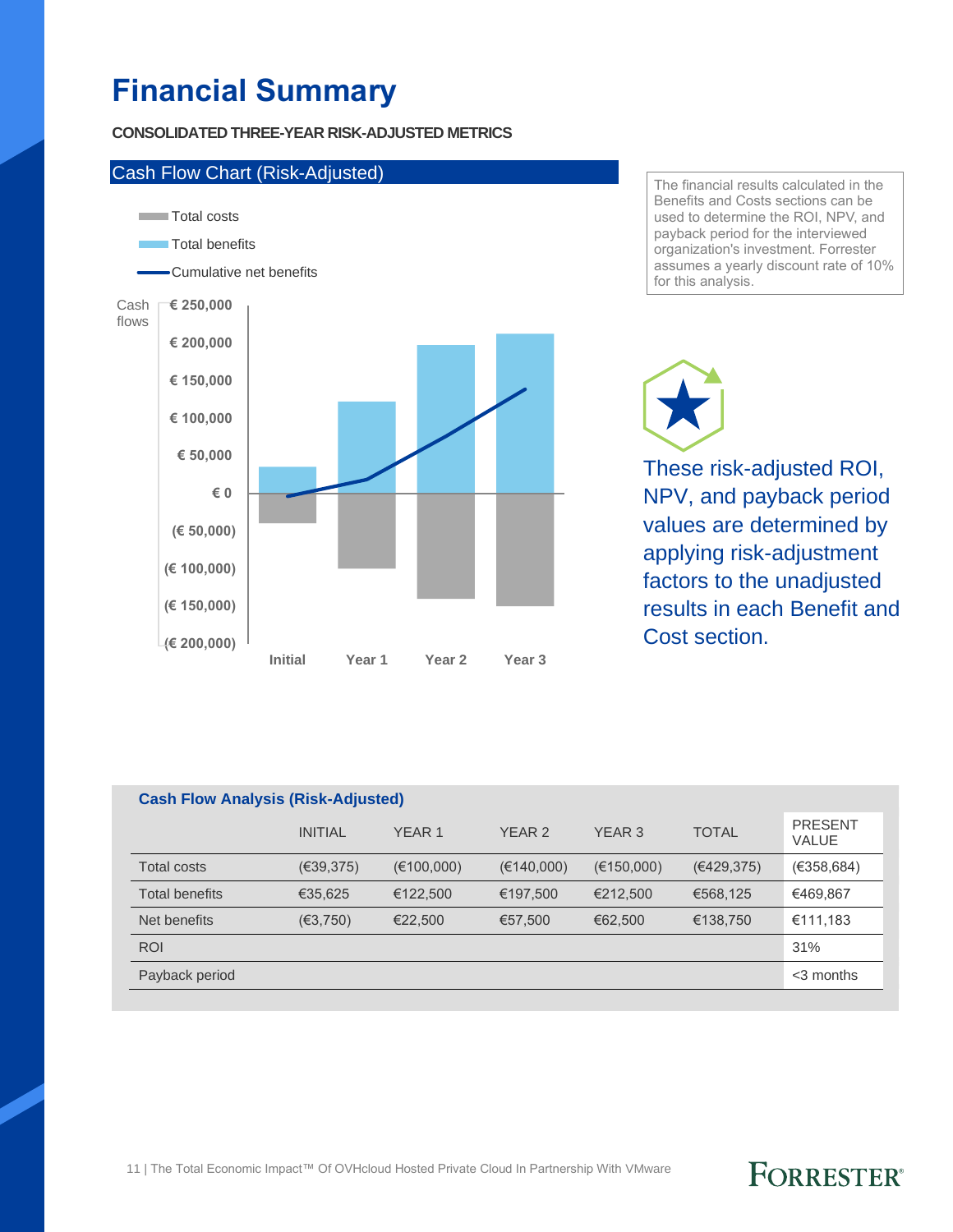## **OVHcloud Hosted Private Cloud: Overview**

The following information is provided by OVHcloud. Forrester has not validated any claims and does not endorse OVHcloud or its offerings.

Hosted Private Cloud is a single-tenant, dedicated environment, to alleviate security and control concerns. It is offered by OVHcloud as a bundle of VMware virtualisation software and physical infrastructure, including server hardware, storage, network gear, and data center space, with all that is needed to keep it running. The infrastructure is deployed, managed, and maintained by OVHcloud, while virtual machines, applications, and data are operated by the customer.

Based on the foundation of the VMware Software-Defined Datacentre technology, Hosted Private Cloud does not require an IT team to develop a new skill set, built on the same platform you deploy on-premises today, including vSphere, vCenter, NSX, and vSAN.

Thanks to VMware's technology ecosystem, IT managers can choose how they will adopt the cloud. They can outsource resources for all workloads, specific ones, or expand an on-premises infrastructure by building a hybrid cloud.



**TH** MANAGED BY OVH

As the only global hyperscale cloud provider with its headquarters in Europe, OVHcloud is a pure player — its business is completely focused on infrastructure and cloud services. Due to an integrated industrial model, which includes close alignment with manufacturing of components and management of 30 data centers globally, customers benefit from the best performance to price ratio possible.

Transparency is important to OVHcloud, the company maintains simple pricing with no hidden or additional costs. Customers can access multicloud platforms with interoperability, and plan to scale as they grow with simple, predictive costs. OVHcloud is open and reversible, which provides a future-proof hosted private cloud solution.

OVHcloud provides the fastest path to your own hybrid cloud infrastructure. As your organisation evolves, so too must your infrastructure both to ensure your applications and data management deliver the best possible performance results, and to keep costs under control.

To make this journey as effortless as possible, when you connect your data centers to OVHcloud as a true hybrid cloud infrastructure, you can achieve the best of both worlds — be it on-premises and the cloud. OVHcloud provides secure links with which to leverage Public Cloud, Hosted Private Cloud, and dedicated baremetal servers, you have the perfect foundation with which to create your own sophisticated multicloud architecture.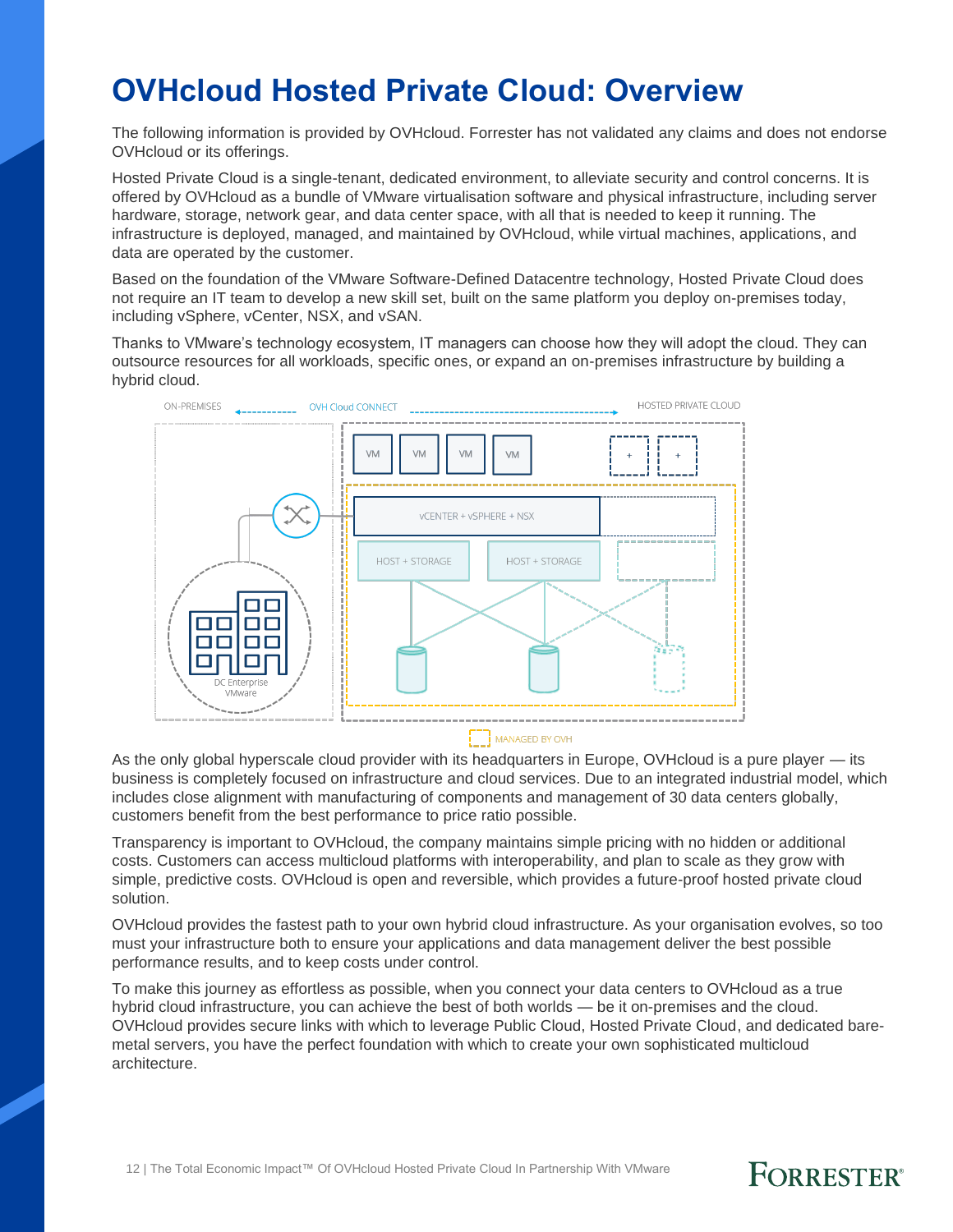## **Appendix A: Total Economic Impact**

Total Economic Impact is a methodology developed by Forrester Research that enhances a company's technology decision-making processes and assists vendors in communicating the value proposition of their products and services to clients. The TEI methodology helps companies demonstrate, justify, and realize the tangible value of IT initiatives to both senior management and other key business stakeholders.

#### Total Economic Impact Approach



**Benefits** represent the value delivered to the business by the product. The TEI methodology places equal weight on the measure of benefits and the measure of costs, allowing for a full examination of the effect of the technology on the entire organization.



**Costs** consider all expenses necessary to deliver the proposed value, or benefits, of the product. The cost category within TEI captures incremental costs over the existing environment for ongoing costs associated with the solution.



**Flexibility** represents the strategic value that can be obtained for some future additional investment building on top of the initial investment already made. Having the ability to capture that benefit has a PV that can be estimated.



**Risks** measure the uncertainty of benefit and cost estimates given: 1) the likelihood that estimates will meet original projections and 2) the likelihood that estimates will be tracked over time. TEI risk factors are based on "triangular distribution."

The initial investment column contains costs incurred at "time 0" or at the beginning of Year 1 that are not discounted. All other cash flows are discounted using the discount rate at the end of the year. PV calculations are calculated for each total cost and benefit estimate. NPV calculations in the summary tables are the sum of the initial investment and the discounted cash flows in each year. Sums and present value calculations of the Total Benefits, Total Costs, and Cash Flow tables may not exactly add up, as some rounding may occur.



The present or current value of (discounted) cost and benefit estimates given at an interest rate (the discount rate). The PV of costs and benefits feed into the total NPV of cash flows.



The present or current value of (discounted) future net cash flows given an interest rate (the discount rate). A positive project NPV



normally indicates that the



**Return on investment (ROI)**

A project's expected return in percentage terms. ROI is calculated by dividing net benefits (benefits less costs) by costs.



The interest rate used in cash flow analysis to take into account the time value of money. Organizations typically use discount rates between 8% and 16%.



The breakeven point for an investment. This is the point in time at which net benefits (benefits minus costs) equal initial investment or cost.